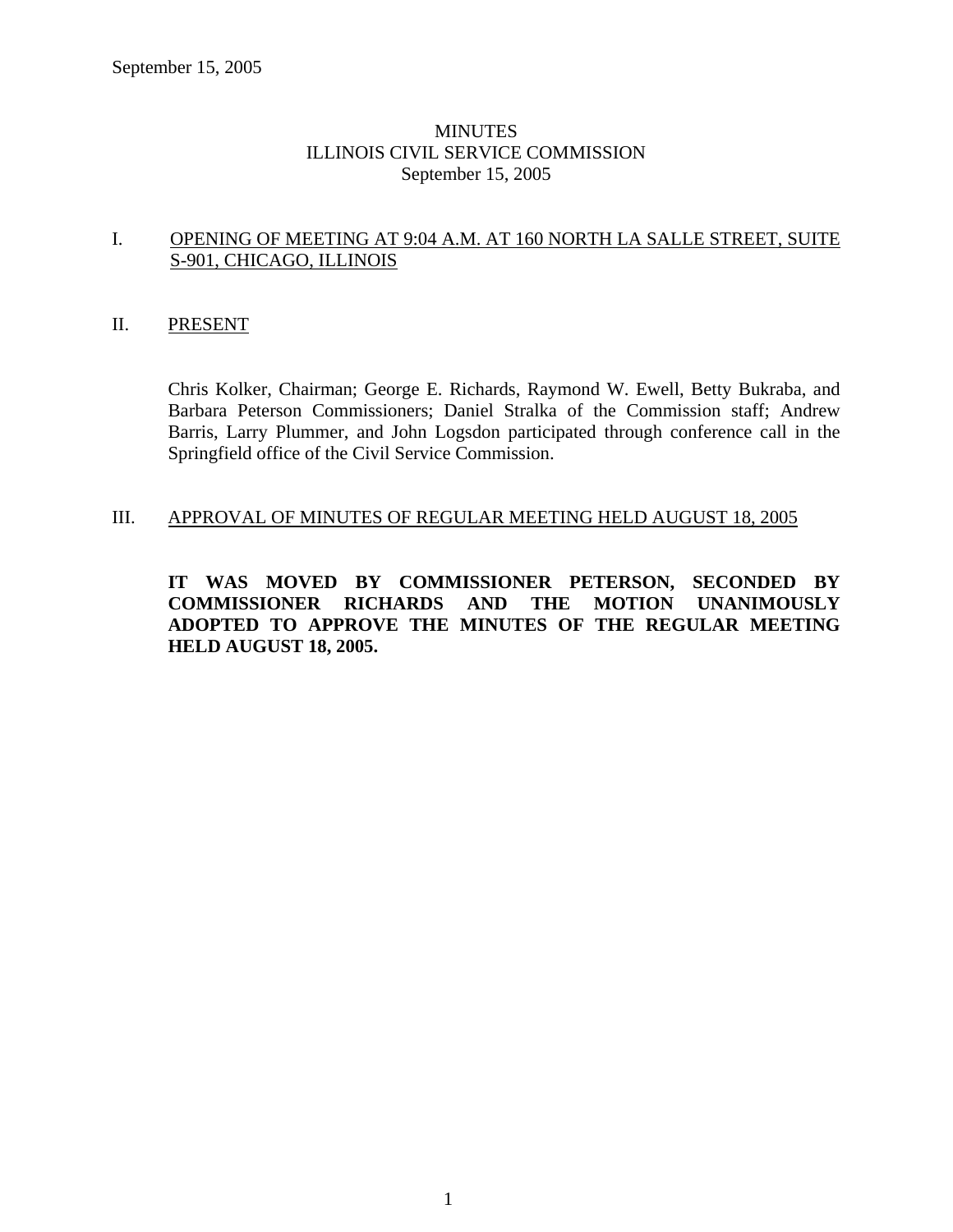# IV. EXEMPTIONS UNDER SECTION 4d(3) OF THE PERSONNEL CODE

# **A. Report on Exempt Positions**

|                                        | Total            | Number of Exempt |
|----------------------------------------|------------------|------------------|
| <u>Agency</u>                          | <b>Employees</b> | Positions        |
|                                        |                  |                  |
|                                        |                  |                  |
|                                        |                  |                  |
|                                        |                  |                  |
|                                        |                  |                  |
|                                        |                  |                  |
|                                        |                  |                  |
|                                        |                  |                  |
|                                        |                  |                  |
|                                        |                  |                  |
|                                        |                  |                  |
|                                        |                  |                  |
|                                        |                  |                  |
|                                        |                  |                  |
|                                        |                  |                  |
| Environmental Protect. Agency  1085 16 |                  |                  |
|                                        |                  |                  |
|                                        |                  |                  |
|                                        |                  |                  |
|                                        |                  |                  |
|                                        |                  |                  |
|                                        |                  |                  |
|                                        |                  |                  |
|                                        |                  |                  |
|                                        |                  |                  |
|                                        |                  |                  |
|                                        |                  |                  |
|                                        |                  |                  |
|                                        |                  |                  |
|                                        |                  |                  |
|                                        |                  |                  |
|                                        |                  |                  |
|                                        |                  |                  |
|                                        |                  |                  |
|                                        |                  |                  |
|                                        |                  |                  |
|                                        |                  |                  |
|                                        |                  |                  |
|                                        |                  |                  |
|                                        |                  |                  |
|                                        |                  |                  |
|                                        |                  |                  |
|                                        |                  |                  |
|                                        |                  |                  |
|                                        |                  |                  |
|                                        |                  |                  |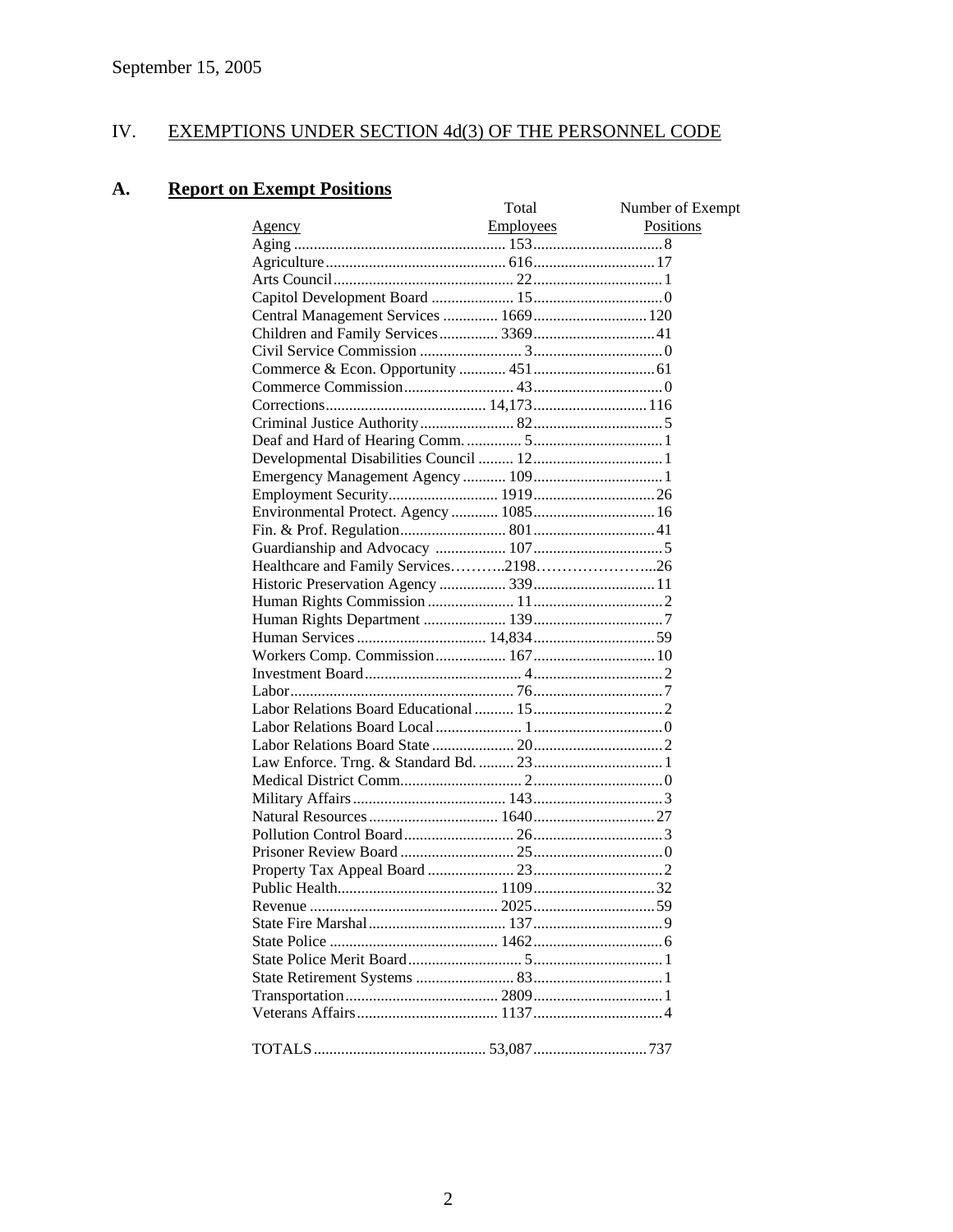#### **B. Governing Rule - Jurisdiction B Exemptions**

- a) Before a position shall qualify for exemption from Jurisdiction B under Section 4d(3) of the Personnel Code, the position shall be directly responsible to:
	- 1. The Governor, or
	- 2. A departmental director or assistant director appointed by the Governor, or
	- 3. A board or commission appointed by the Governor, or
	- 4. The head of an agency created by Executive Order, or the director or assistant director of an agency carrying out statutory powers, whose offices are created by the Governor subject to legislative veto under Article V, Section 11, of the Constitution of 1970, which agency head, director, or assistant director may themselves be subject to exemption under Section 4d(3), or
	- 5. In an agency having a statutory assistant director, a deputy director exercising full line authority under the director for all operating entities of the agency, provided the statutory role of assistant director is vacant or is assigned clearly distinct and separate duties from the deputy director and as a colleague to him, or
	- 6. A line position organizationally located between the director and/or assistant director and a subordinate statutorily exempt position(s), provided the position proposed for exemption has line authority over the statutory exempt position(s), or
	- 7. The elected head of an independent agency in the executive, legislative, or judicial branch of government.
- b) If a position meets the above criterion, it must, in addition, be responsible for one or more of the following before it shall be approved as exempt:
	- 1. Directs programs defined by statute and/or departmental, board, or commission policy or possess significant authority when acting in the capacity of a director of programs to bind the agency.
	- 2. Makes decisions in exercising principal responsibility for the determination or execution of policy which fix objectives or state the principles to control action toward operating objectives of one or more divisions, such decisions being subject to review or reversal only by the director, assistant director, board or commission.
	- 3. Participates in the planning and programming of departmental, board, or commission activities, integrating the plans and projections of related divisions, and the scheduling of projected work programs of those agencies.
	- 4. Makes decisions in exercising principal responsibility for the determination or execution of policy which fix objectives or state the principles to control action toward operating objectives of one or more divisions, such decisions being subject to review or reversal only by the director, assistant director, board or commission.
	- 5. Participates in the planning and programming of departmental, board, or commission activities, integrating the plans and projections of related divisions, and the scheduling of projected work programs of those agencies.

\* \* \*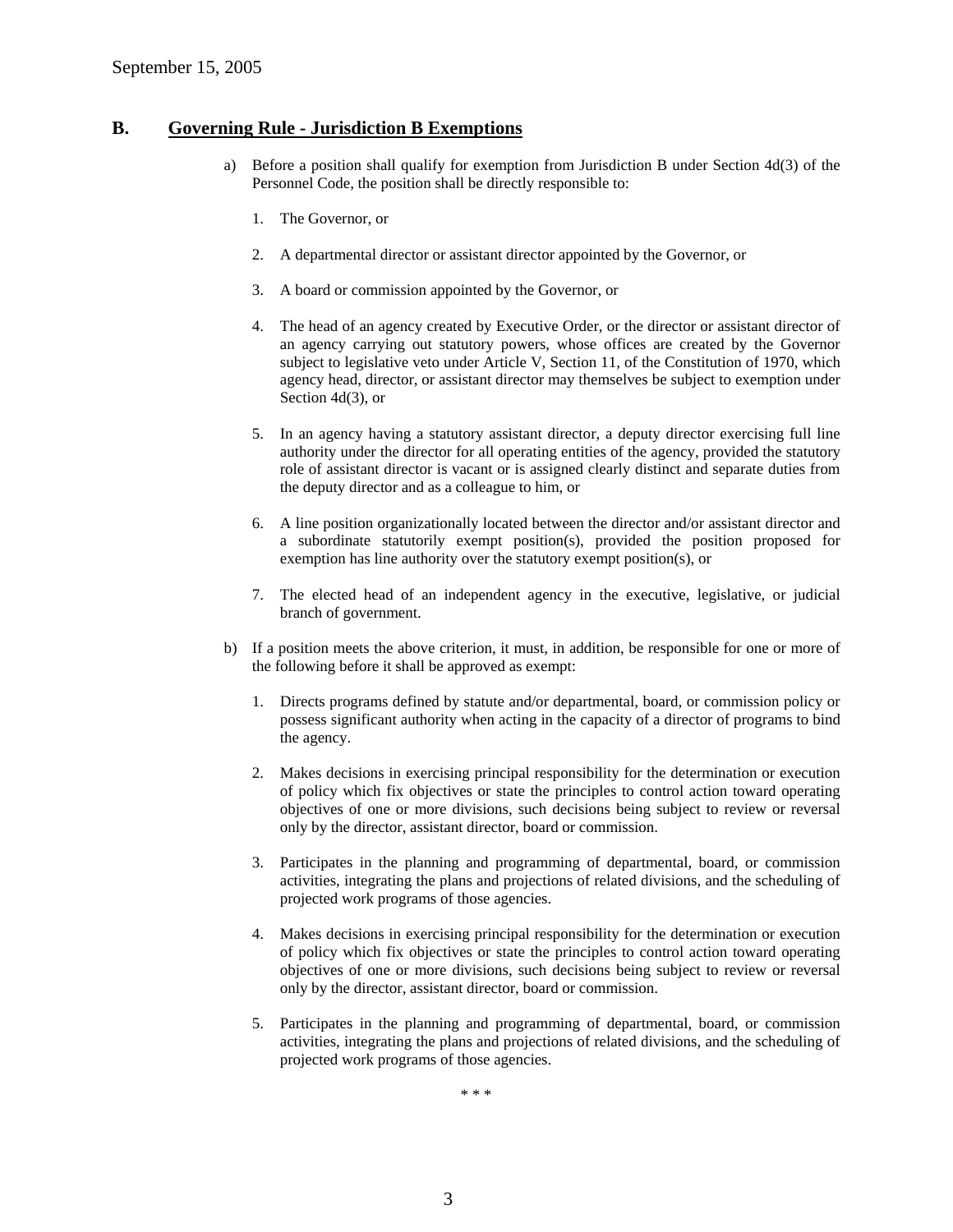# **C. Requests for 4d(3) Exemption**

- Regarding Items C1 and C2, Executive Director Daniel Stralka reported that the staff had questions regarding both the subject matter of the positions' responsibilities and the reporting structure of the organization as it relates to both positions. After speaking with Theresa Bietsch at DHCFS and Mark Magill at CMS, it was determined that both positions met the policy-making and reporting requirements of Rule 11. For those reasons, the staff recommended exemption.
- Regarding Item C3, Executive Director Daniel Stralka reported that the position did not meet the reporting requirements of Rule 11 and, therefore, did not recommend exemption.
- Regarding Item C4, Executive Director Daniel Stralka reported that there were questions regarding the policy making responsibilities of the position i.e. the purchasing health care duties. Therefore, the staff recommended continuation until the October meeting.
- Regarding Item D, Executive Director Daniel Stralka reported that the position of General Counsel at the CJIA met both the reporting and policy making requirements of Rule 11.
- Regarding Item E, due to questions concerning the language used to describe the position's responsibilities in the job description, the staff recommended a continuance until the October meeting.
- Regarding Item F, Executive Director Daniel Stralka had questions regarding the potential for overlap with other 4d3 exempt positions, but after further analysis and discussion with representatives from DOC, the staff determined that the position met both the reporting and policy making requirements of Rule 11 and recommended exemption.
- Regarding Item G, Executive Director Daniel Stralka met with Ednita Murdock of IHPA and Susie Fishel of ALPLM to inquire of both agencies the overlapping of position responsibilities with regard to 4d(3) exemption requests. After further analysis and explanation from both Murdock and Fishel, it was determined that the position met both the policy-making and reporting requirements of Rule 11 and recommended exemption.
- Regarding Item H, Executive Director Daniel Stralka reported that the position met both the reporting and policy making requirements of Rule 11 and recommended exemption.
- Regarding Item I, Executive Director Daniel Stralka reported concerns regarding possible exemption requests for managers at other DNR facilities throughout the state. After being reassured that DNR had no such intention and given the unique nature of the Sparta Facility, it was determined that the position met both the policy-making and reporting requirements of Rule 11 and the staff recommended exemption.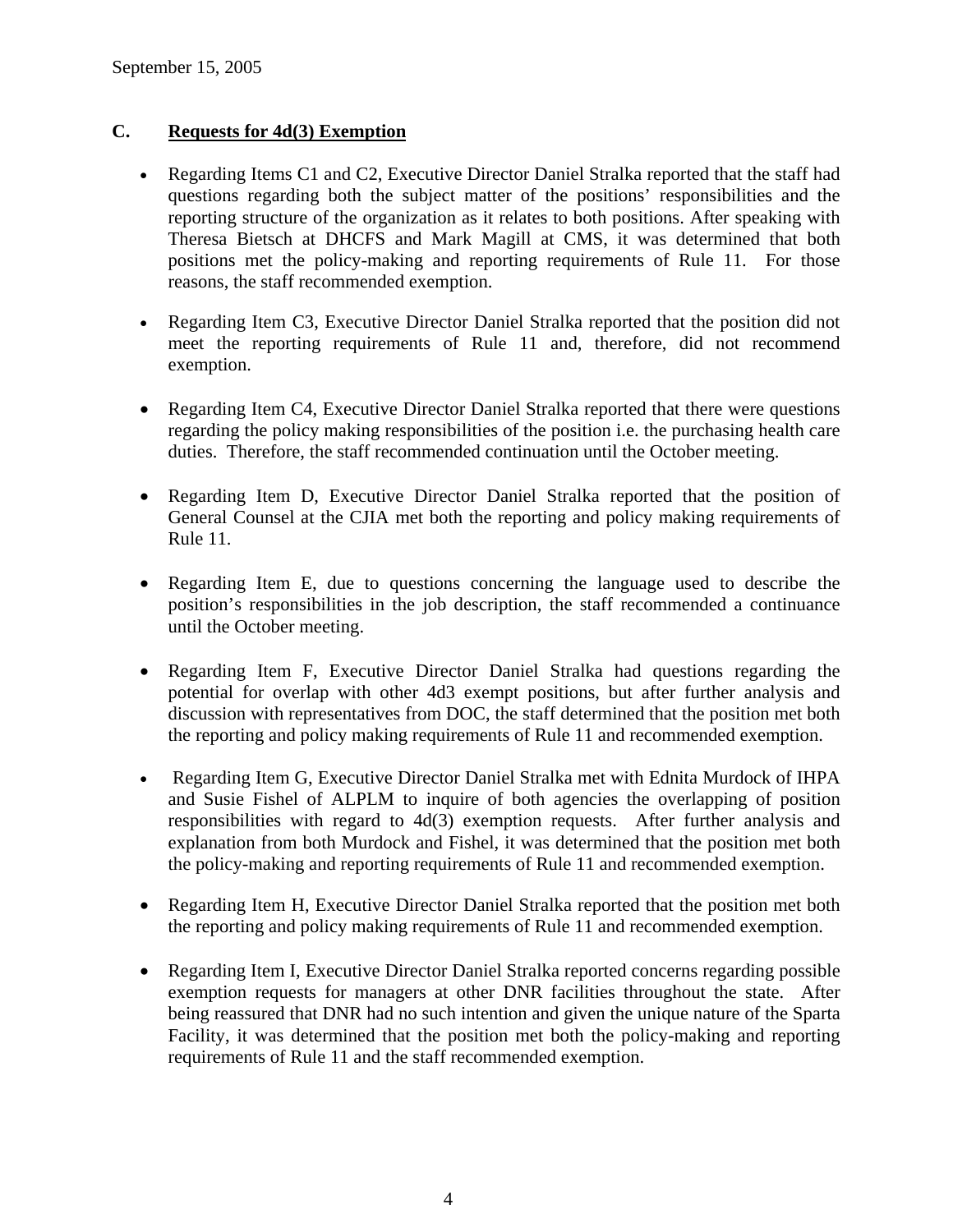- Regarding Item J, the staff recommended an extension of the position's exempt status until November 30, 2005.
- Regarding Item K, staff noted that the position was approved for exemption at the August 2004 meeting but that an administrative error caused it to be omitted from the approved minutes at that time.

## **IT WAS MOVED BY COMMISSIONER RICHARDS, SECONDED BY CHAIRMAN KOLKER AND THE MOTION UNANIMOUSLY ADOPTED TO GRANT, DENY OR CONTINUE THE REQUESTS FOR 4D(3) EXEMPTION FOR THE FOLLOWING POSITIONS:**

## **The following 4d(3) requests for exemption were granted at the September 15, 2005 meeting:**

| <b>Position Title:</b>  | Senior Public Service Administrator     |
|-------------------------|-----------------------------------------|
| <b>Position Number:</b> | 40070-33-03-000-00-61                   |
| Bureau/Division:        | <b>Office of Energy Assistance</b>      |
| Incumbent:              | Vacant                                  |
| Supervisor:             | <b>Deputy Director</b>                  |
| Location:               | <b>Sangamon County</b>                  |
| <b>Position Title:</b>  | Senior Public Service Administrator     |
| <b>Position Number:</b> | 40070-33-60-000-00-61                   |
| Bureau/Division:        | <b>Division of Information Services</b> |
| Incumbent:              | Deneen Omer                             |
| Supervisor:             | Director                                |
| Location:               | <b>Sangamon County</b>                  |
| <b>Position Title:</b>  | Senior Public Service Administrator     |
| <b>Position Number:</b> | 40070-50-05-000-30-01                   |
| Bureau/Division:        | <b>Office of Executive Director</b>     |
| Incumbent:              | <b>Robert Boehmer</b>                   |
| Supervisor:             | <b>Executive Director</b>               |
| Location:               | <b>Cook County</b>                      |
| <b>Position Title</b>   | Senior Public Service Administrator     |
| <b>Position Number</b>  | 40070-29-00-100-00-01                   |
| <b>Division</b>         | Administrative                          |
| Incumbent               | Vacant                                  |
| Supervisor              | Director                                |
| Location                |                                         |
|                         | <b>Sangamon County</b>                  |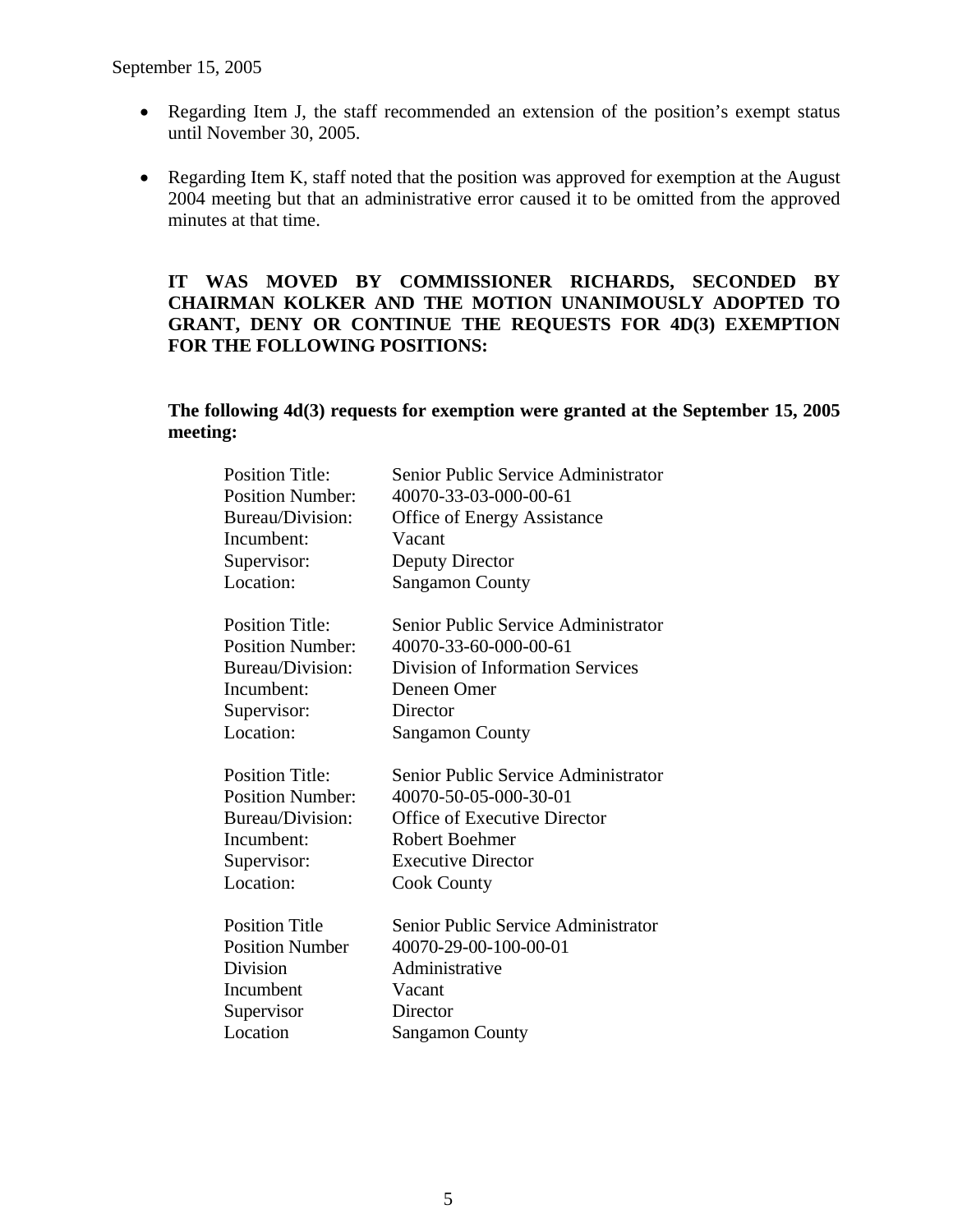| <b>Position Title:</b>  | Senior Public Service Administrator |
|-------------------------|-------------------------------------|
| <b>Position Number:</b> | 40070-48-10-000-00-01               |
| Division:               | <b>Administrative Services</b>      |
| Incumbent:              | Robert P. Weichart                  |
| Supervisor:             | Director                            |
| Location:               | <b>Sangamon County</b>              |
| <b>Position Title:</b>  | Senior Public Service Administrator |
| <b>Position Number:</b> | 40070-34-00-310-00-01               |
| Division:               | Administration                      |
| Incumbent:              | Curt E. Stephens                    |
| Supervisor:             | <b>Agency Director</b>              |
| Location:               | <b>Sangamon County</b>              |
| <b>Position Title:</b>  | Senior Public Service Administrator |
| <b>Position Number:</b> | 40070-12-04-000-00-01               |
| Division:               | World Shooting/Recreational Complex |
| Incumbent:              | Vacant                              |
| Supervisor:             | Director                            |
| Location:               | <b>Randolph County</b>              |
|                         |                                     |

# **The following 4d(3) requests for exemption were denied at the September 15, 2005 meeting:**

| Senior Public Service Administrator |
|-------------------------------------|
| 40070-33-03-600-00-61               |
| <b>Office of Energy Assistance</b>  |
| Vacant                              |
| Deputy Director                     |
| <b>Sangamon County</b>              |
|                                     |

## **The following 4d(3) requests for exemption were continued until October 20, 2005 meeting:**

| <b>Position Title:</b>  | Senior Public Service Administrator    |
|-------------------------|----------------------------------------|
| <b>Position Number:</b> | 40070-33-05-100-20-61                  |
| Bureau/Division:        | <b>Office of Healthcare Purchasing</b> |
| Incumbent:              | Vacant                                 |
| Supervisor:             | Deputy Director                        |
| Location:               | <b>Sangamon County</b>                 |
|                         |                                        |
| <b>Position Title:</b>  | Senior Public Service Administrator    |
| <b>Position Number:</b> | 40070-10-11-700-00-01                  |
| Bureau/Division:        | <b>Office of Human Resources</b>       |
| Incumbent:              | Vacant                                 |
| Supervisor:             | Senior Public Service Administrator    |
| Location:               | <b>Cook County</b>                     |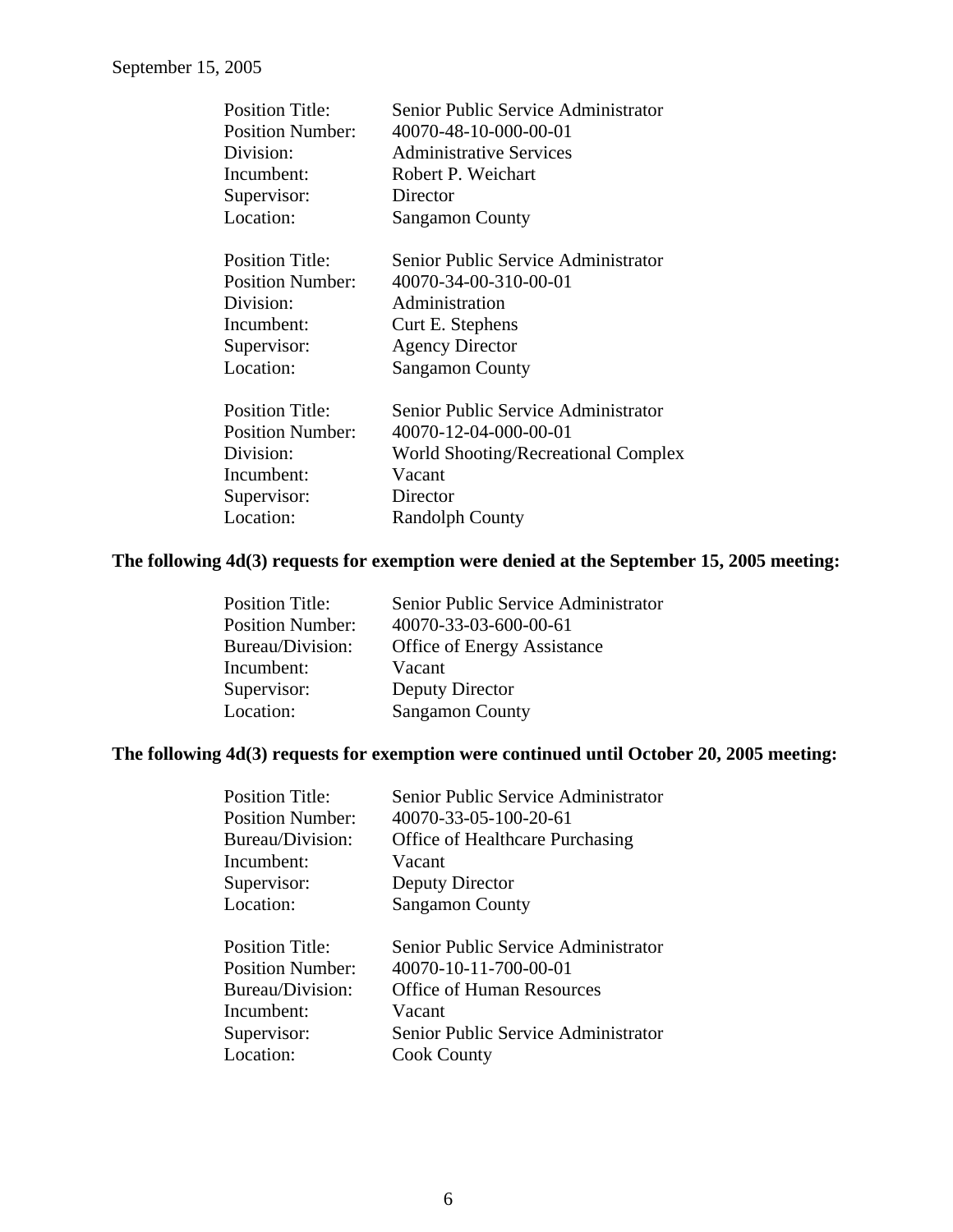### **IT WAS MOVED BY CHAIRMAN KOLKER, SECONDED BY COMMISSIONER EWELL, AND THE MOTION UNANIMOUSLY ADOPTED TO GRANT THE REQUEST FOR 4D(3) EXEMPTION FOR THE FOLLOWING POSITIONS:**

| <b>Position Title:</b> | Senior Public Service Administrator |
|------------------------|-------------------------------------|
| <b>Position Number</b> | 40070-33-00-060-00-22               |
| Division:              | Office of the Director              |
| Incumbent:             | Vacant                              |
| Supervisor:            | Director                            |
| Location:              | <b>Cook County</b>                  |

## **IT WAS MOVED BY COMMISSIONER RICHARDS, SECONDED BY CHAIRMAN KOLKER AND THE MOTION UNANIMOUSLY ADOPTED TO EXTEND THE 4D3 EXEMPT STATUS UNTIL NOVEMBER 30, 2005 FOR THE FOLLOWING POSITION:**

| Senior Public Service Administrator |
|-------------------------------------|
| 40070-34-00-000-10-01               |
| Administration                      |
| <b>Rafael Matias</b>                |
| Director                            |
| <b>Cook County</b>                  |
|                                     |

#### V. MOTION TO GO INTO EXECUTIVE SESSION

**IT WAS MOVED BY COMMISSIONER RICHARDS, SECONDED BY CHAIRMAN KOLKER AND BY ROLL CALL VOTE THE MOTION UNANIMOUSLY ADOPTED TO HOLD AN EXECUTIVE SESSION TO CONSIDER APPEALS OF DISMISSAL FILED WITH THE COMMISSION PURSUANT TO SUBSECTIONS 2(c)(1), 2(c)(4) AND 2(c)(11) OF THE OPEN MEETINGS ACT.** 

| <b>PETERSON</b> | YES.       | KOLKER YES         |  |
|-----------------|------------|--------------------|--|
| <b>EWELL</b>    | <b>YES</b> | <b>BUKRABA YES</b> |  |
| <b>RICHARDS</b> | YES.       |                    |  |

#### VI. RECONVENE MEETING

Upon due and proper notice the regular meeting of the Illinois Civil Service Commission was reconvened at 160 North LaSalle, Suite S-901, Chicago, Illinois at 9:35 a.m.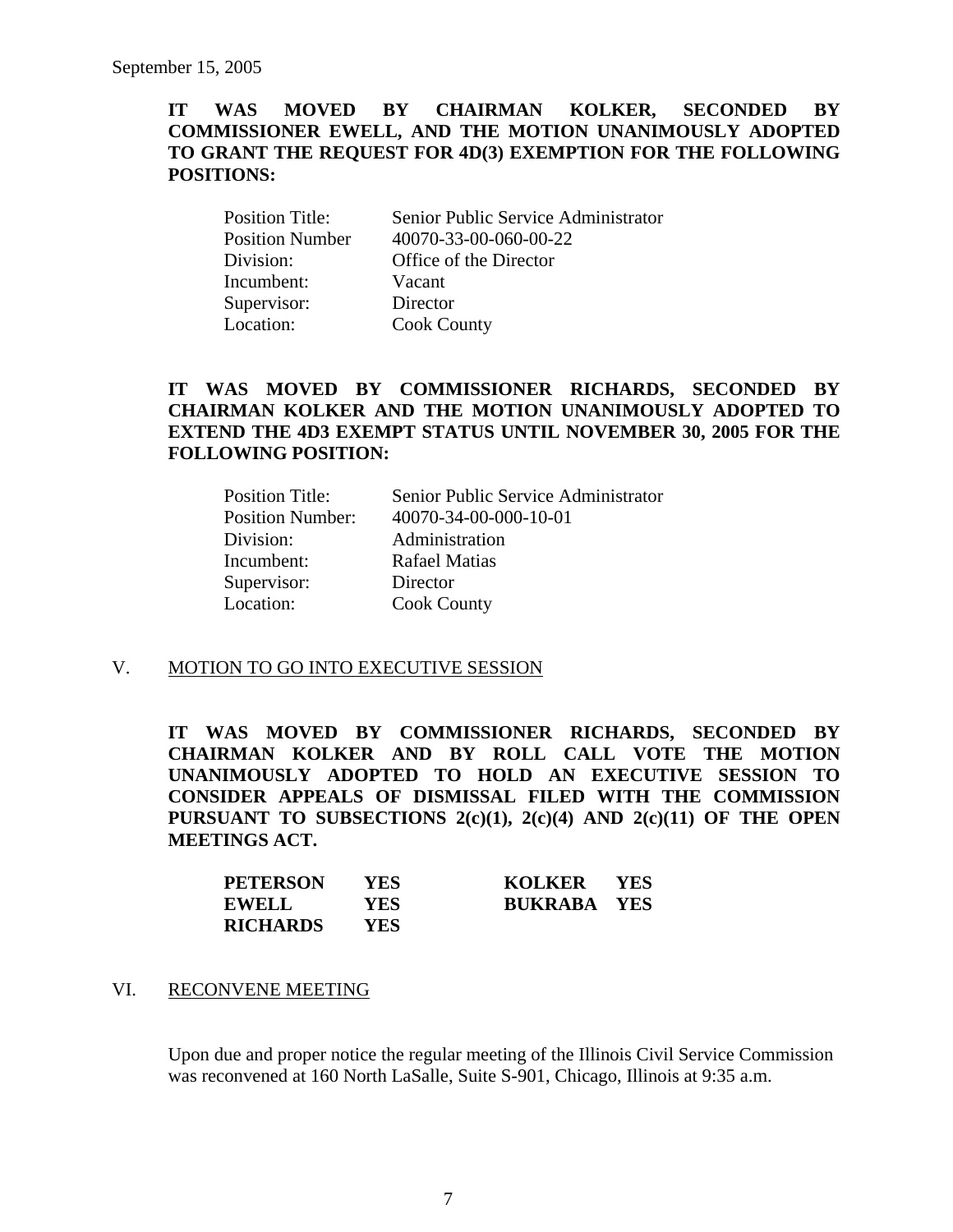#### PRESENT

Chris Kolker, Chairman, George E. Richards, Raymond W. Ewell, Betty Bukraba, and Barbara Peterson, Commissioners and Daniel Stralka of the Commission staff. Staff member Andrew Barris participated via conference call from the Springfield office of the Commission.

#### VII. NON-MERIT APPOINTMENT REPORT

The Personnel Code permits non-merit appointments for a limited period of time, i.e., emergency appointments shall not exceed 60 days and shall not be renewed, and positions shall not be filled on a temporary or provisional basis for more than six months out of any twelve-month period. Consecutive non-merit appointments are not violative of the Code, however, they do present a possible evasion of merit principles and should be monitored. Set forth below is the number of consecutive non-merit appointments made by each department. These statistics are from the Department of Central Management Services consecutive non-merit report as of August 31, 2005.

|                                    | 7/31/05 | 8/31/05               |
|------------------------------------|---------|-----------------------|
| Agriculture                        |         |                       |
| <b>Central Management Services</b> |         |                       |
| Children & Family Services         |         |                       |
| Comm. & Econ. Opportunity          | 2       |                       |
| Healthcare & Family Services       | 6       | 10                    |
| <b>Historic Preservation</b>       | 32      | 31                    |
| Human Rights                       |         |                       |
| <b>Natural Resources</b>           | 26      | 26                    |
| <b>State Fire Marshall</b>         | 4       | $\mathcal{D}_{\cdot}$ |
| <b>State Retirement Systems</b>    |         |                       |
| Transportation                     |         |                       |
|                                    |         |                       |
| Totals                             | 89      |                       |
|                                    |         |                       |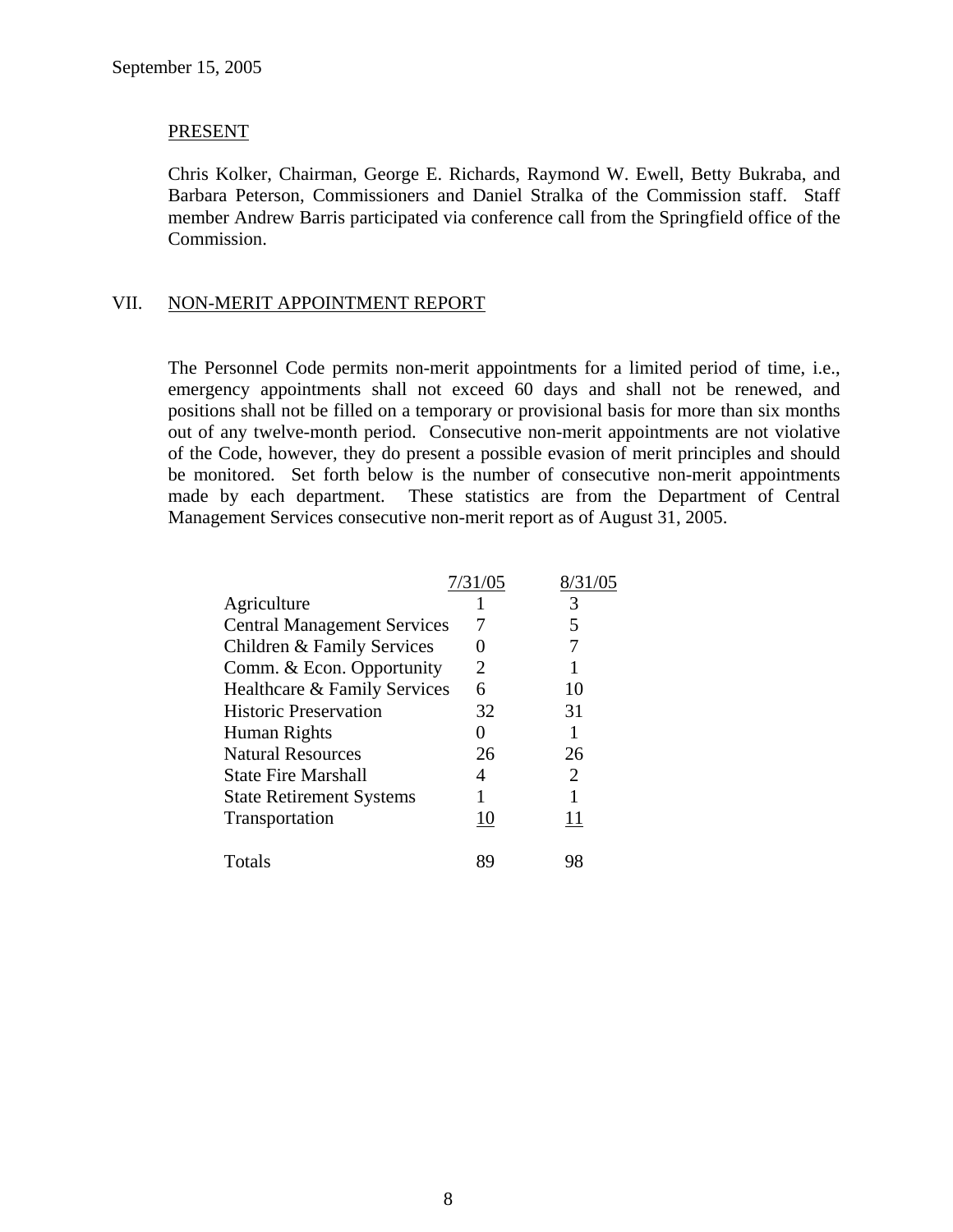## VIII. PUBLICLY ANNOUNCED DECISIONS RESULTING FROM APPEAL

# • **LAYOFF APPEAL**

#### **LA-21-05**

| Petitioner | <b>Brenda Potts</b>           | <b>Appeal Date</b>   | 10/27/04                     |
|------------|-------------------------------|----------------------|------------------------------|
| Agency     | <b>DNR</b>                    | <b>Decision Date</b> | 8/24/05                      |
| Type of    | Layoff Appeal                 | <b>ALJ</b>           | Daniel Stralka               |
| Appeal     |                               |                      |                              |
| Change(s)  | <b>Violation of Personnel</b> | Proposed             | <b>ALJ</b> Granted Motion to |
|            | Rules                         | Finding              | <b>Dismiss</b>               |

**IT WAS MOVED BY COMMISSIONER RICHARDS, SECONDED BY COMMISSIONER EWELL AND BY ROLL CALL VOTE THE MOTION UNANIMOUSLY ADOPTED TO AFFIRM THE ADMINISTRATIVE LAW JUDGE'S PROPOSED FINDING THAT THE COMMISSION IS WITHOUT JURISDICTION TO CONSIDER THIS APPEAL.** 

| <b>PETERSON</b> | YES- | KOLKER YES         |  |
|-----------------|------|--------------------|--|
| <b>EWELL</b>    | YES. | <b>BUKRABA YES</b> |  |
| <b>RICHARDS</b> | YES- |                    |  |

#### IX. APPEALS TERMINATED WITHOUT DECISION

## • **DISMISSAL**

#### **DA-59-05**

| Respondent | Sally Van Dyke         | <b>Appeal Date</b>   | 6/13/05                    |
|------------|------------------------|----------------------|----------------------------|
| Agency     | DOC                    | <b>Decision Date</b> | 9/1/05                     |
| Type of    | Discharge              | <b>ALJ</b>           | Daniel Stralka             |
| Appeal     |                        |                      |                            |
| Change(s)  | Misconduct; Failure to | Recommended          | Appeal Withdrawn;          |
|            | Carry Out Assigned     | Decision             | Dismissed Subject to       |
|            | Duties                 |                      | <b>Commission Approval</b> |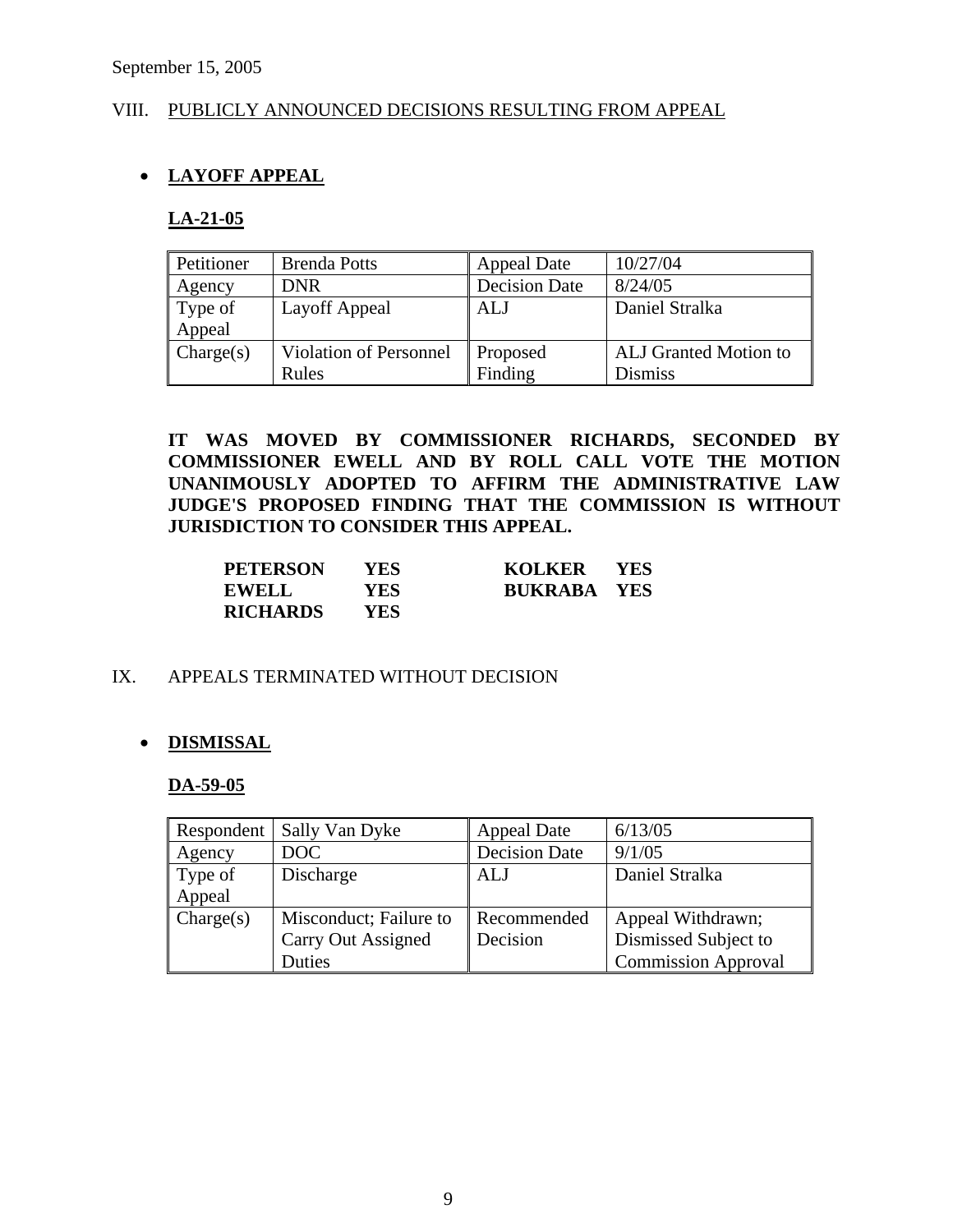**IT WAS MOVED BY CHAIRMAN KOLKER, SECONDED BY COMMISSIONER PETERSON AND BY ROLL CALL VOTE THE MOTION UNANIMOUSLY ADOPTED TO APPROVE THE ADMINISTRATIVE LAW JUDGE'S RECOMMENDED DECISION DISMISSING THE APPEAL OF THE PETITIONER, SALLY VAN DYKE.** 

| <b>PETERSON</b>       | <b>YES</b> | KOLKER YES         |  |
|-----------------------|------------|--------------------|--|
| EWELL                 | YES        | <b>BUKRABA YES</b> |  |
| <b>RICHARDSON YES</b> |            |                    |  |

## X. AMENDMENTS IN CLASS SPECIFICATIONS

A. The following class title was submitted for establishment by the Director of Central Management Services:

#### **Mental Health Program Administrator**

The serves as director of the Office of Mental Health within the Department of Human Services (DHS). The position serves as a policy-making official and determines DHS Mental Health policy on a state-wide basis, including standards of service for mental health programs. Additionally, the Mental Health Program Administrator directs the planning process to maintain and improve the coordination of mental health services with local community mental health providers. Subordinate to the Mental Health Program Administrator are all positions which serve as administrative heads of the ten Mental Health facilities engaged in meeting the psychological, medical, social, dietary, therapeutic and rehabilitation needs of persons with severe mental illnesses, the forensic units and the detention facility for sexually violent persons. Through these subordinate administrators, this position manages a major workforce of over 3,000 incumbents in several locations throughout the state.

The state-wide scope of the major duties performed, including directing the administration of mental health facilities, forensic units, the detention facility for sexually violent persons and the integration of state mental health programs with local community providers are such that a new, more narrowly defined, Mental Health Program Administrator class is recommended for creation instead of using the existing generalist Senior Public Service Administrator classification.

Executive Director Daniel Stralka informed the Commission that he had spoken with Larry Plummer and John Logsdon at CMS regarding the past practice of creating a class for a single position. It was noted that there are at present 106 single position classes out of 953 total classes. Larry Plummer indicated that its purpose was to get the best applicant for positions necessitating the highest quality candidates.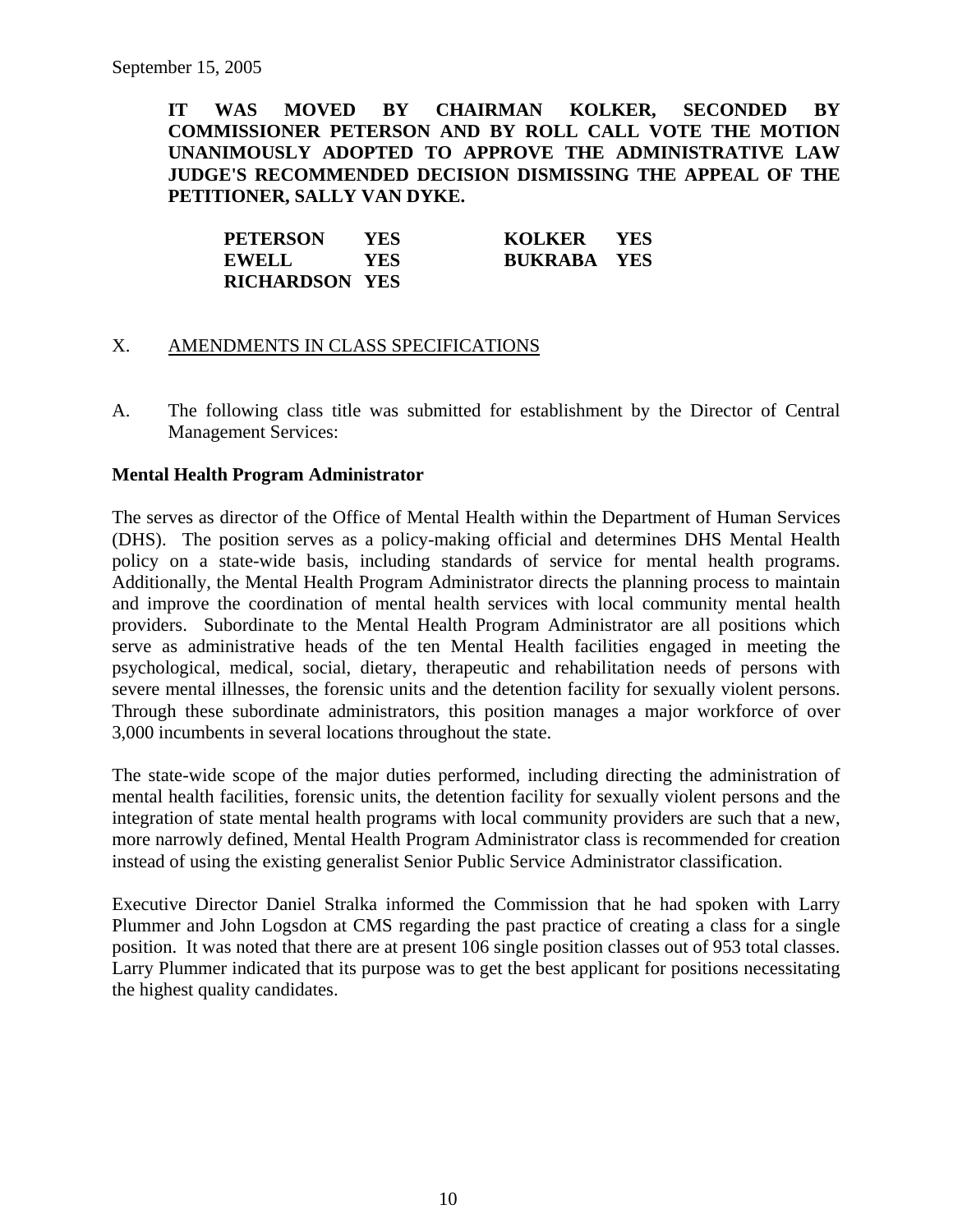**IT WAS MOVED BY CHAIRMAN KOLKER, SECONDED BY COMMISSIONER PETERSON AND THE MOTION ADOPTED 4-0 TO APPROVE THE ESTABLISHMENT OF THE FOLLOWING CLASS SPECIFICATION FOR THE FOLLOWING CLASS TITLE TO BE EFFECTIVE OCTOBER 1, 2005. COMMISSIONER EWELL ABSTAINED.** 

**Mental Health Program Administrator** 

**IT WAS MOVED BY COMMISSIONER RICHARDS, SECONDED BY CHAIRMAN KOLKER AND THE MOTION UNANIMOUSLY ADOPTED TO DISAPPROVE ANY CLASS SPECIFICATIONS RECEIVED BY THE COMMISSION NOT CONTAINED IN THIS REPORT TO ALLOW ADEQUATE STUDY.** 

XI. FY2005 ANNUAL REPORT

**IT WAS MOVED BY COMMISSIONER RICHARDS, SECONDED BY CHAIRMAN KOLKER AND THE MOTION UNANIMOUSLY ADOPTED TO APPROVE THE FISCAL YEAR 2005 ANNUAL REPORT.** 

XII. MEETING SCHEDULE FOR 2006

**IT WAS MOVED BY COMMISSIONER PETERSON, SECONDED BY COMMISSIONER RICHARDS AND THE MOTION UNANIMOUSLY ADOPTED TO APPROVE THE FOLLOWING MEETING SCHEDULE FOR 2006 AS PRESENTED.** 

| January 19, 2006  | Chicago     | July 20, 2006      | Chicago     |
|-------------------|-------------|--------------------|-------------|
| February 16, 2006 | Chicago     | August 17, 2006    | Chicago     |
| March 16, 2006    | Chicago     | September 21, 2006 | Chicago     |
| April 20, 2006    | Chicago     | October 19, 2006   | Chicago     |
| May 17, 2006      | Springfield | November 16, 2006  | Springfield |
| June 15, 2006     | Chicago     | December 21, 2006  | Chicago     |

**IT WAS MOVED BY COMMISSIONER RICHARDS, SECONDED BY CHAIRMAN KOLKER AND THE MOTION UNANIMOUSLY ADOPTED TO APPROVE THE ESTABLISHMENT OF THE FOLLOWING CLASS SPECIFICATIONS FOR THE FOLLOWING CLASS TITLE TO BE EFFECTIVE JULY 1, 2005.**